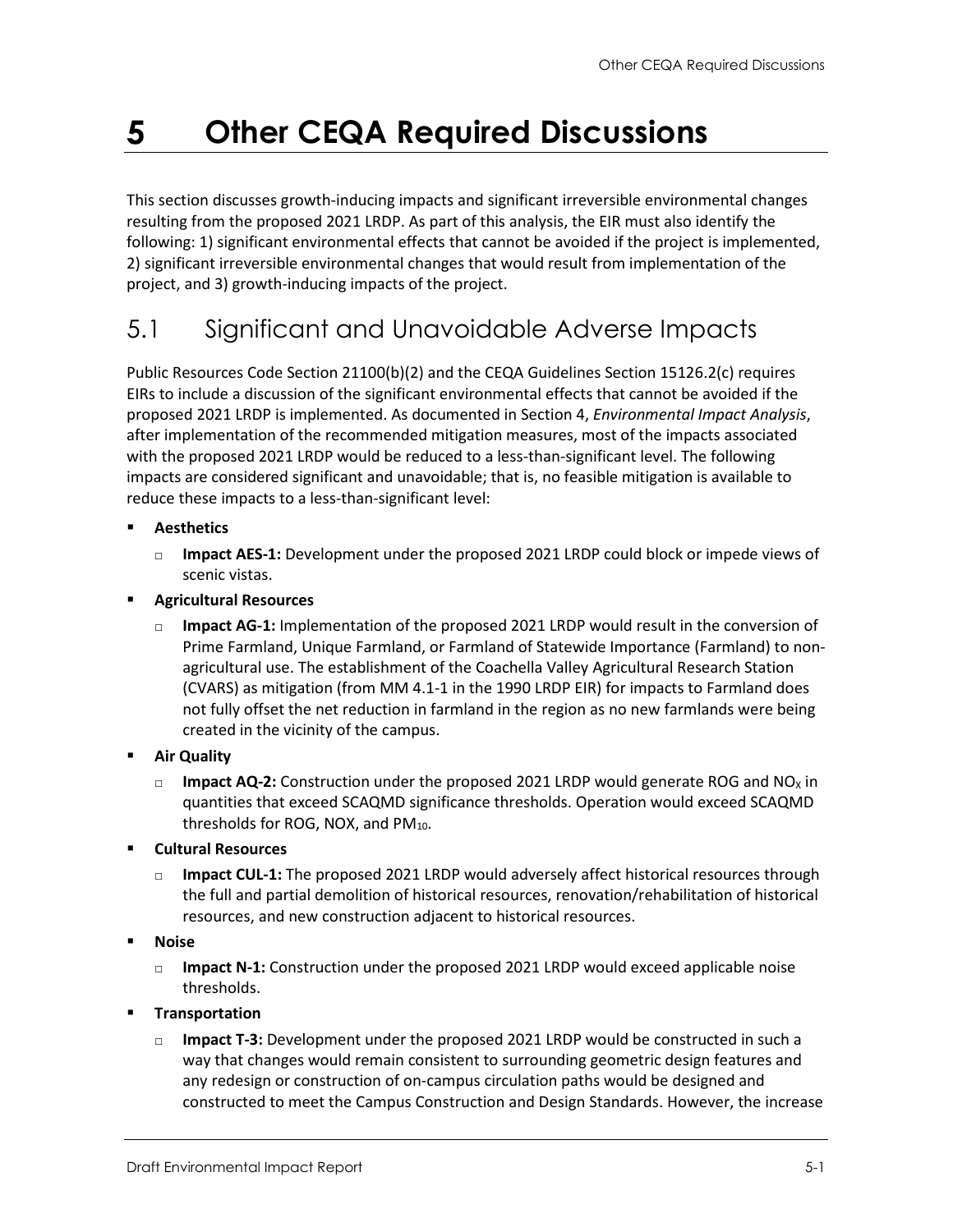in campus population under Cumulative plus Project conditions would result in an impact related to AM Peak Hour queueing at the I-215/SR 60 Freeway Southbound Ramps at Martin Luther King Boulevard.

Cumulative impacts in these areas, in turn, would also be significant and unavoidable (cumulatively considerable) as a result of the implementation of the proposed 2021 LRDP.

# 5.2 Significant and Irreversible Environmental Changes

The CEQA Guidelines requires a discussion of any significant irreversible environmental changes that would be caused by a project. Specifically, the CEQA Guidelines Section 15126.2(d) states:

Uses of nonrenewable resources during the initial and continued phases of the project may be irreversible, since a large commitment of such resources makes removal or nonuse thereafter unlikely. Primary impacts and, particularly, secondary impacts (such as highway improvement which provides access to a previously inaccessible area) generally commit future generations to similar uses. Also, irreversible damage can result from environmental accidents associated with the project. Irretrievable commitments of resources should be evaluated to assure that such current consumption is justified.

Generally, a project would result in significant irreversible environmental changes if one of the following would occur:

- The primary and secondary impacts would generally commit future generations to similar uses
- A project would involve uses in which irreversible damage could result from any potential environmental accidents associated with the project
- A project would involve a large commitment of nonrenewable resources
- Proposed consumption of resources is not justified (e.g., a project involves the wasteful use of energy)

UCR's ownership of the campus represents a long term-commitment of the campus and education uses; implementation of the proposed 2021 LRDP would continue and expand these uses. Restoration of the campus to pre-developed conditions would not be feasible given the degree of disturbance, the urbanization of the area, and the level of capital investment. Irreversible commitments to future use include those related to new housing or academic/administrative space development.

Most future development and redevelopment under the proposed 2021 LRDP would be infill in existing urban areas, but some development of existing agricultural lands may occur (although these too are infill areas-surrounded on three sides by development). Development of lands currently used for agricultural uses would constitute an irreversible change of use on these lands because once buildings or pavement are constructed, underlying soils would no longer be available for agricultural production. As described in Section 4.2, *Agricultural Resources*, the 1990 LRDP identified and recognized the need to convert Prime Farmland to non-agricultural land uses to accommodate future campus growth. To combat future loss of the Prime Farmland, UCR acquired 540 acres in Coachella Valley and established the CVARS. The 2005 LRDP proposed development on West Campus of approximately 125 acres of academic, support, housing, parking, and recreational uses north of Martin Luther King Boulevard. The 2005 LRDP EIR concluded that while the acquisition of agricultural land in the Coachella Valley in the 1990s reduced the programmatic loss of the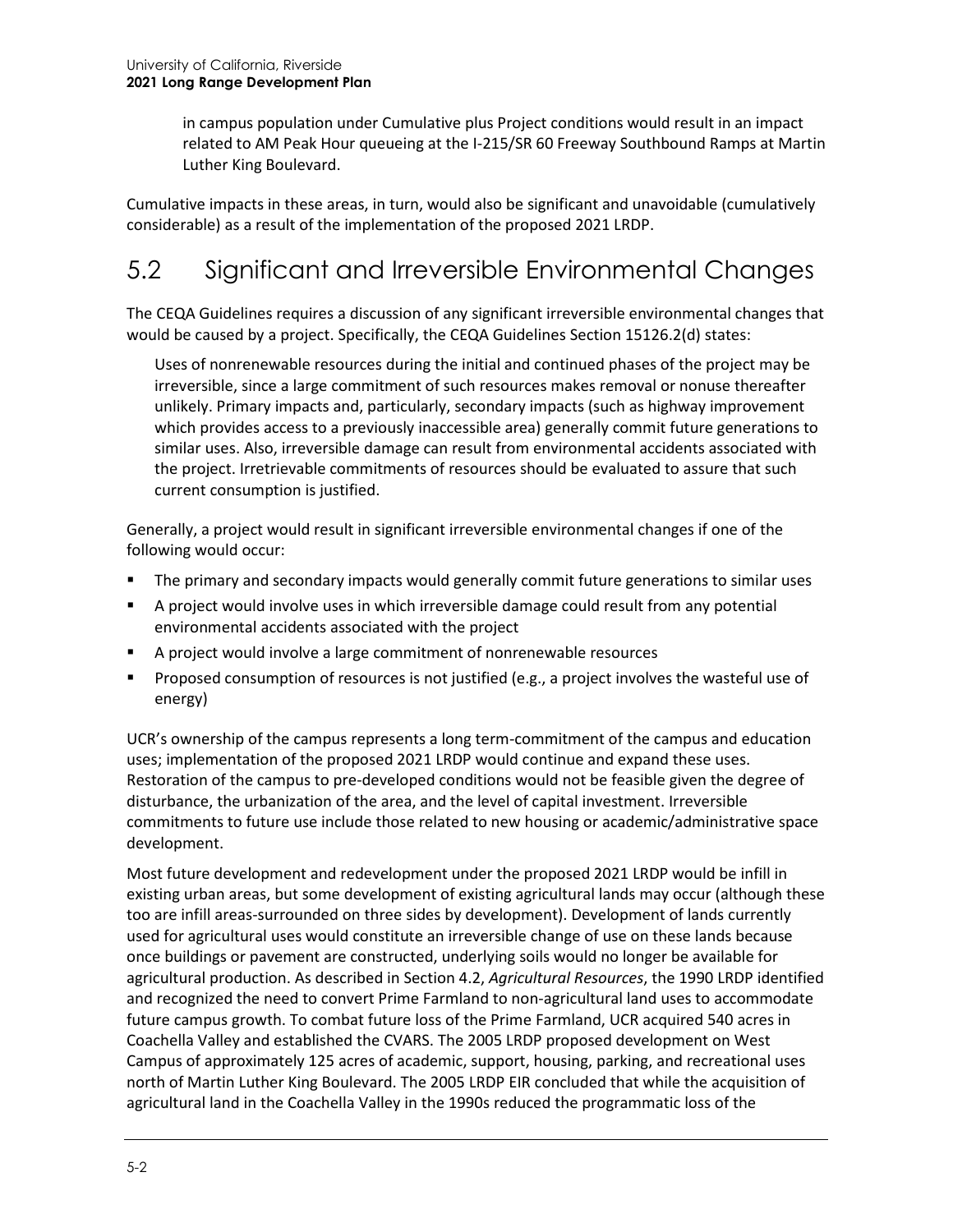approximate 125 acres of agricultural land at the main campus, it did not offset the net reduction in farmland in the region as no new farmlands were being created in the vicinity of the campus and therefore, impacts to Prime Farmland were found to be significant and unavoidable. Notably, since analysis and approval of the 2005 LRDP, UCR has only converted approximately 43 acres of Farmland in the West Campus (which is less than the 125 acres assumed to be converted). Agricultural and land-based research is expected to continue to be a major component of UCR's research portfolio over the lifetime of the proposed 2021 LRDP. The proposed 2021 LRDP would impact fewer acres of Farmland than previous UCR LRDPs. However, implementation of the proposed 2021 LRDP would still reduce land available for agricultural research on Farmland in comparison to existing conditions. Consistent with past LRDP EIRs, the establishment of the CVARS as mitigation for impacts to Farmland does not fully offset the net reduction in farmland in the region as no new farmlands were being created in the vicinity of the campus.

As described in Section 4.5 *Cultural Resources,* at the program level, development under the proposed 2021 LRDP could affect identified historical resources, or presently unknown historical resources through demolition, construction, and reconstruction activities associated with buildout. Thus, mitigation measures that reduce impacts to less than significant cannot be assured in all cases and demolition or removal of a historically significant built-environment resource typically cannot be mitigated to below a level of significance under CEQA. Implementation of Mitigation Measure MM CUL-1 would reduce, mitigate, or avoid significant impacts to historic resources to the maximum extent feasible, but irreversible loss of historical resources would occur, nonetheless.

Resources that would be permanently and continually consumed by the proposed 2021 LRDP implementation include water, electricity, natural gas, and fossil fuels. However, all new buildings would be constructed in accordance with the most recent California Building Code at the time of construction, which require measures to reduce energy use and GHG emissions. Additionally, the UC Policy on Sustainable Practices and existing and proposed UCR policies and initiatives to use renewable energy, environmentally conscious design and materials, and measures to enhance pedestrian and bicycle use, would further reduce environmental impacts. Despite these conservation measures, construction and operational activities would still result in the irretrievable commitment of nonrenewable energy resources, primarily in the form of fossil fuels, natural gas, and gasoline for automobiles and construction equipment.

In respect to operational activities, compliance with and exceedance of applicable building codes, along with mitigation measures, would ensure that natural resources are conserved or recycled to the maximum extent feasible. Additionally, over time, new technologies or systems will likely emerge, or become more cost-effective or user-friendly, which would further reduce UCR reliance on nonrenewable natural resources. Please see Section 4.6, *Energy,* and Section 4.8, *Greenhouse Gas Emissions,* for additional information.

# 5.3 Growth Inducing Impacts

Section 15126.2(e) of the CEQA Guidelines requires a discussion of a proposed project's potential for growth inducing impacts. More specifically, provides for discussion of the ways in which the proposed project could foster economic or population growth, or the construction of additional housing, either directly or indirectly, in the surrounding environment. Included in this are projects which would remove obstacles to population growth (a major expansion of a wastewater treatment plant might, for example, allow for more construction in service areas). Increases in the population may tax existing community service facilities, requiring construction of new facilities that could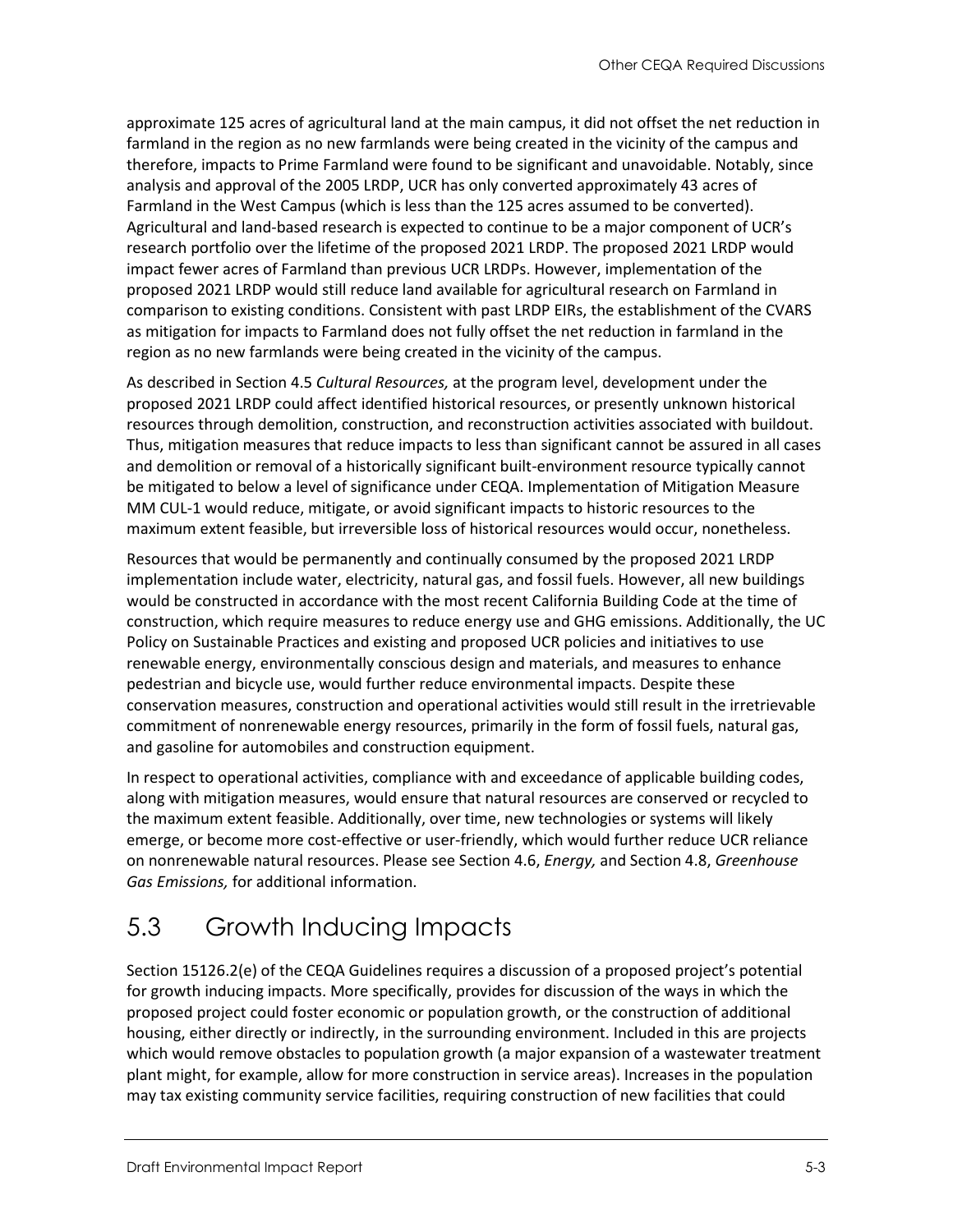cause significant environmental effects. Further, the characteristics of some projects may encourage or facilitate other activities that could significantly affect the environment, either individually or cumulatively. It must not be assumed that growth in any area is necessarily beneficial, detrimental, or of little significance to the environment.

### 5.3.1 Population and Housing Growth

As discussed in Section 4.12, *Population and Housing,* the region surrounding UCR, including Riverside, has a population of 2,213,761, which is anticipated to increase by approximately 357,000 residents between 2020 and 2035. In the 2018/2019 academic year UCR had a student population of 23,922 students and 4,789 faculty and staff, resulting in a total campus population of 28,861.

UCR projects student enrollment will grow to 35,000 students by the 2035/2036 academic year (42,545 total campus population). The proposed 2021 LRDP would incrementally accommodate an additional 7,419 undergraduate students and 3,659 graduate students plus 2,806 faculty and staff, resulting in a net increase to the campus population of approximately 13,884 people by the 2035 horizon year.

Approximately 68 percent of the increase in student population could be housed in new UCRaffiliated housing. More specifically 7,489 new beds for 11,078 new student population (7,419 undergraduate and 3,659 graduate). Much of the student housing capacity accommodated under the proposed 2021 LRDP would occur through strategic infill and selective replacement of existing housing facilities in the northern half of East Campus. As outlined below, faculty, staff, and students would be accommodated by housing in Riverside and surrounding communities.

As discussed in Section 4.12, *Population and Housing,* the net increase of approximately 6,395 new students and faculty/staff would require non-UCR affiliated, off-campus housing (13,884 net increase to the campus population minus 7,489 new on-campus beds) by academic year 2035/2036. Using the conservative assumption that each new person would require one housing unit<sup>[1](#page-3-0)</sup>, the net increase of 6,395 housing units by academic year 2035/2036 represents approximately 5.6 percent of the net increase of total regional housing unit projections for 2035 (6,395 net increase in offcampus housing units/113,401 net increase in regional housing units).

Using an estimate of even population growth each year, approximately 380 new residents could move to the region each year and need housing between the baseline (2018/2019) and buildout (2035/2036) years. The estimate of average increased off-campus housing needs each year is highly conservative and does not factor in the existing population that may already reside in the area and subsequently attend UCR or get a job at UCR in the future. In recent years, a large portion of the new undergraduate student population (approximately 48 percent of freshmen and 53 percent of transfer students) resided in the region prior to attending UCR. It is reasonable to assume that a portion of the new undergraduate and graduate student population would continue to reside in the same household during their studies and not occupy a new residence, or would relocate from within the region. It is also unlikely that every student would occupy a single housing unit; the region has on average 3.28 persons per household (City of Riverside 2021). It can also be assumed that some new faculty and staff would already reside in the region prior to working at UCR. As discussed Section 4.12, *Population and Housing*, approximately 85 percent of the entire campus population currently lists an address within a "reasonable" commute radius (approximately one hour each way).

<span id="page-3-0"></span><sup>1</sup> In California, the average number of people per household is 2.93 (DOF 2020). Applying the statewide average to UCR off-campus housing needs would result in the need for 2,183 housing units.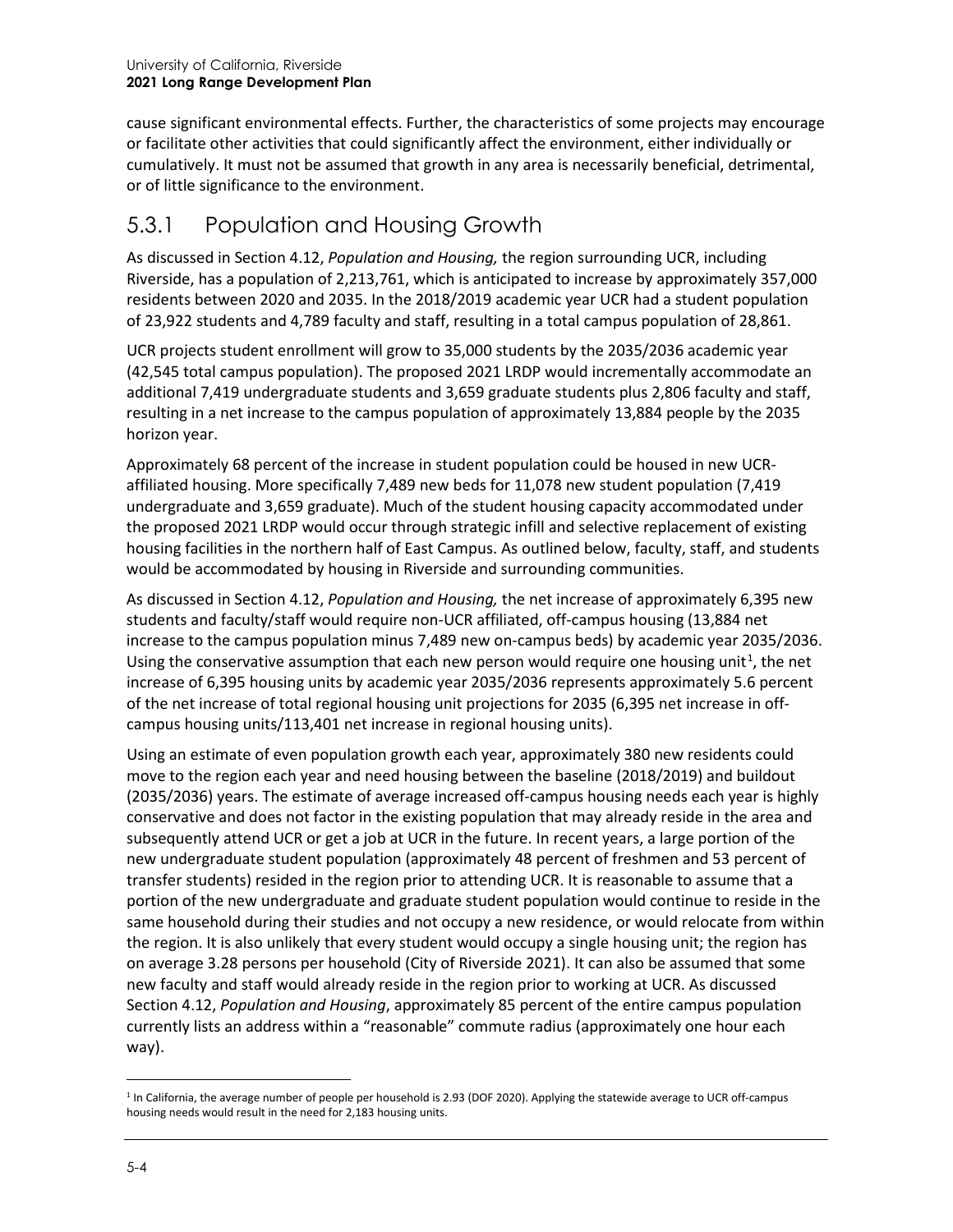It is reasonable to assume that these trends will continue through academic year 2035/2036. Therefore, much of the off-campus housing needs projected in the proposed 2021 LRDP would be from in the Inland Empire region and not constitute new residents.

Furthermore, if the vacancy rate for the region remains in line with 2020 at 4.8 percent, then approximately 37,080 available housing units would be available (4.8 percent of 772,500 regional housing units) in the region in 2035. Considering recent housing vacancy rates, the region is anticipated to absorb the incremental population increase over the 15-year life of the proposed 2021 LRDP and no new housing or infrastructure would be needed as a direct result of the proposed 2021 LRDP.

The net increase of 13,884 people by academic year 2035/2036 would be accommodated by the 356,839 net increase in regional population. According to data from UC, approximately 82 percent of UCR students are in-state residents, meaning that they resided in California prior to attending UCR. More precisely, approximately 60 percent of the undergraduate student population lived within a 50-mile radius of the UCR campus prior to enrolling at the University (UC 2019). Furthermore, according to available zip code information for UCR students, faculty, and staff, approximately 85 percent of the campus population currently resides within a "reasonable" commute radius (approximately 1 hour each way). It is reasonable to assume that these trends will continue, and that much of the campus population projected in the proposed 2021 LRDP will have already been accounted for in existing and/or projected population growth in the Inland Empire region.

Given all these considerations, the proposed 2021 LRDP would induce planned population growth but would not generate a need for construction of new off-campus housing beyond what is already anticipated in the SCAG regional forecasts.

UCR and the surrounding area is already heavily urbanized and contains existing infrastructure and services. The 2021 LRDP would not involve the extension of roads and utility infrastructure into undeveloped areas. Development on campus would be focused within the existing campus footprint and infill areas. Thus, population growth resulting from the 2021 LRDP would not result in significant physical impacts associated with a potential increase in need for public systems or services infrastructure beyond what has already been analyzed.

### 5.3.2 Economic Growth

Implementation of the proposed 2021 LRDP would generate temporary employment opportunities during construction of individual buildings and projects. Because construction workers would likely be drawn from the existing regional work force, construction of projects under the proposed 2021 LRDP are not considered growth-inducing. The proposed 2021 LDRP would add approximately 2,806 permanent employment opportunities in the region associated with operation of the campus.

Under CEQA, a social or economic change generally is not considered a significant effect on the environment unless the changes can be directly linked to a physical change. (CEQA Guidelines section 15131.) As further discussed under CEQA Guidelines Section 15126.2(e), "[I]t must not be assumed that growth in any area is necessarily beneficial, detrimental, or of little significance to the environment." The purpose behind looking at growth is to determine whether increases in the population may tax existing community service facilities, requiring construction of new facilities that could cause significant environmental effects. The proposed 2021 LRDP could indirectly foster economic growth consistent with regional growth projections in the surrounding region that may indirectly prompt development of community-service facilities. Such commercial development in